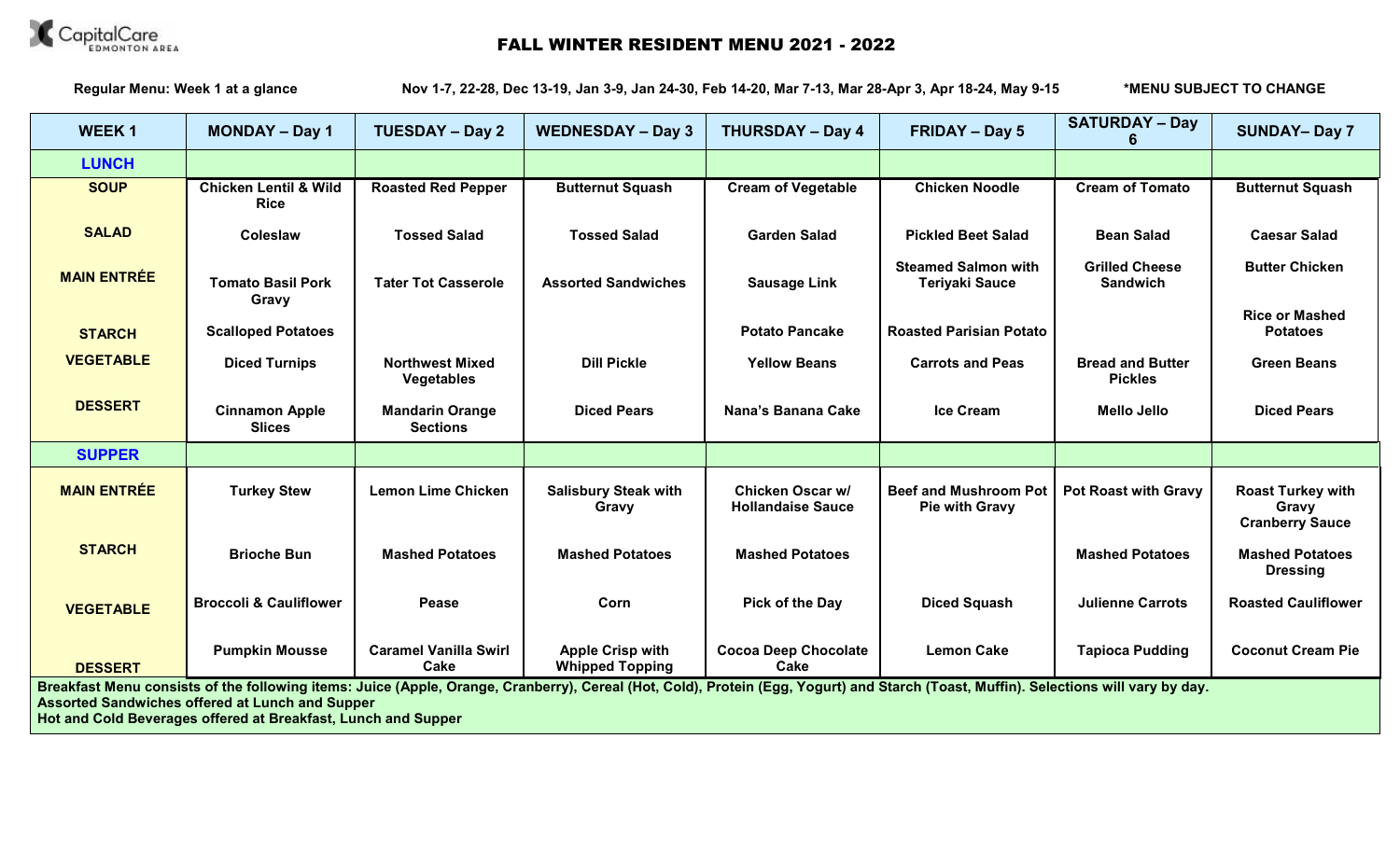

## **CapitalCare**<br> **FALLWINTER RESIDENT MENU 2021 - 2022**

**Regular Menu: Week 2 at a glance Nov 8-14, Nov 29-Dec 5, Dec 20-26, Jan 10-16, Jan 31-Feb 6, Feb 21-27, Mar 14-20, Apr 4-10, Apr 25-May 1, May 16-22 \*MENU SUBJECT TO CHANGE**

| <b>WEEK2</b>                                                                                                                                                                                                                                                                                                    | <b>MONDAY - Day 8</b>           | <b>TUESDAY - Day 9</b>                         | <b>WEDNESDAY - Day 10</b>                       | <b>THURSDAY - Day 11</b>        | FRIDAY - Day 12                                                                        | <b>SATURDAY - Day 13</b>                                            | <b>SUNDAY-Day 14</b>                                               |
|-----------------------------------------------------------------------------------------------------------------------------------------------------------------------------------------------------------------------------------------------------------------------------------------------------------------|---------------------------------|------------------------------------------------|-------------------------------------------------|---------------------------------|----------------------------------------------------------------------------------------|---------------------------------------------------------------------|--------------------------------------------------------------------|
| <b>LUNCH</b>                                                                                                                                                                                                                                                                                                    |                                 |                                                |                                                 |                                 |                                                                                        |                                                                     |                                                                    |
| <b>SOUP</b>                                                                                                                                                                                                                                                                                                     | <b>Cream of Chicken</b>         | <b>Turkey Lentil &amp;</b><br>Vegetable        | <b>Cream of Broccoli</b>                        | <b>Tomato Bisque</b>            | <b>Cream of Potato</b>                                                                 | <b>Chicken Noodle</b>                                               | <b>Hamburger Soup</b>                                              |
| <b>SALAD</b>                                                                                                                                                                                                                                                                                                    | <b>Tossed Salad</b>             | <b>Mixed Greens</b>                            | <b>Bean Salad</b>                               | <b>Mixed Greens</b>             | Coleslaw                                                                               | <b>Tossed Salad</b>                                                 | <b>Tossed Salad</b>                                                |
| <b>MAIN ENTRÉE</b>                                                                                                                                                                                                                                                                                              | <b>Veal Cordon Swiss</b>        | <b>Macaroni &amp; Cheese</b><br><b>Sausage</b> | <b>Chicken Strips with</b><br><b>Plum Sauce</b> | <b>Pork Souvlaki</b>            | <b>English Style</b><br><b>Fish/Tartar Sauce</b>                                       | <b>Cranberry Chicken</b><br><b>Thighs</b>                           | <b>Assorted</b><br><b>Sandwiches</b><br><b>Sliced Turkey &amp;</b> |
| <b>STARCH</b>                                                                                                                                                                                                                                                                                                   | <b>Mashed Potatoes</b>          |                                                | <b>Fries</b>                                    | <b>Mashed Potatoes</b>          | <b>Roasted Parisian</b><br>Potato                                                      | <b>Steamed Potatoes</b>                                             | Mayo<br><b>Salmon Salad</b>                                        |
| <b>VEGETABLE</b>                                                                                                                                                                                                                                                                                                | 4 Way Mixed Vegetable           | <b>Beets</b>                                   | <b>Broccoli &amp; Cheese</b><br><b>Sauce</b>    | <b>Kernel Corn</b>              | <b>French Style Green</b><br><b>Beans</b>                                              | <b>Parslied Cauliflower</b>                                         | <b>Egg Salad</b>                                                   |
| <b>DESSERT</b>                                                                                                                                                                                                                                                                                                  | <b>Fruit Cocktail</b>           | <b>Diced Peaches</b>                           | <b>Diced Apricots</b>                           | <b>Mandarin Orange Sections</b> | <b>Fruit Cocktail</b>                                                                  | <b>Diced Peaches</b>                                                | <b>Diced Pears</b>                                                 |
| <b>SUPPER</b>                                                                                                                                                                                                                                                                                                   |                                 |                                                |                                                 |                                 |                                                                                        |                                                                     |                                                                    |
| <b>MAIN ENTRÉE</b>                                                                                                                                                                                                                                                                                              | <b>Roast Pork with</b><br>Gravy | <b>Herb Roasted Chicken</b>                    | <b>Pasta with Meatballs</b>                     | <b>Grilled Liver w/ Onions</b>  | <b>Honey Garlic Pork</b><br>(2 <sup>nd</sup> Floor: Spring<br><b>Rolls/Plum Sauce)</b> | <b>Corned Beef with</b><br>Gravy                                    | <b>Baked Ham with</b><br><b>Pineapple Sauce</b>                    |
| <b>STARCH</b>                                                                                                                                                                                                                                                                                                   | <b>Swarties Potatoes</b>        | <b>Mashed Potatoes</b>                         | <b>Brioche Bun</b>                              | <b>Mashed Potatoes</b>          | <b>Rice Pilaf</b>                                                                      | <b>Baked Potato</b><br><b>Sour Cream and Green</b><br><b>Onions</b> | <b>Scalloped Potatoes</b>                                          |
| <b>VEGETABLE</b>                                                                                                                                                                                                                                                                                                | <b>Braised Cabbage</b>          | <b>Brussel Sprouts</b>                         | Peas                                            | <b>Dill Carrots</b>             | <b>Oriental Mixed</b><br><b>Vegetables</b>                                             | Corn                                                                | <b>California Mixed</b><br>Vegetables                              |
| <b>DESSERT</b>                                                                                                                                                                                                                                                                                                  | <b>Date Square</b>              | <b>Tiramisu Mousse</b>                         | <b>Chocolate Fudge Cake</b>                     | <b>Pecan Streusel Cake</b>      | <b>Boston Cream Cake</b>                                                               | <b>Yogurt with Berries</b>                                          | <b>Brownies w/ Ice</b><br>Cream                                    |
| Breakfast Menu consists of the following items: Juice (Apple, Orange, Cranberry), Cereal (Hot, Cold), Protein (Egg, Yogurt) and Starch (Toast, Muffin). Selections will vary by day.<br><b>Assorted Sandwiches offered at Lunch and Supper</b><br>Hot and Cold Beverages offered at Breakfast, Lunch and Supper |                                 |                                                |                                                 |                                 |                                                                                        |                                                                     |                                                                    |